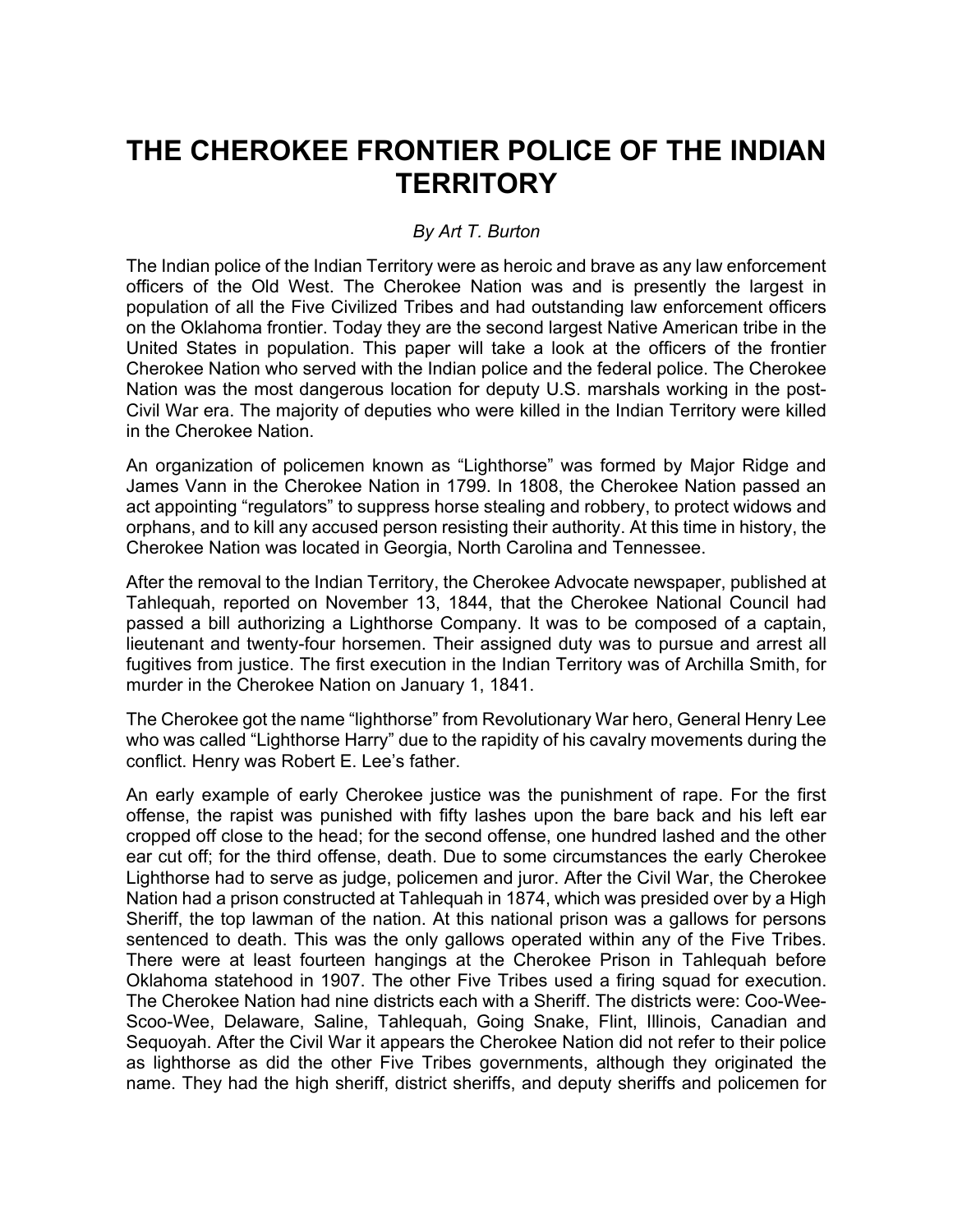local towns. Although some of the local population may have still referred to them as lighthorse.

In 1874, the federal government ordered the consolidation of Indian Agents for the Five Civilized Tribes. The agent for the Five Civilized Tribes moved into a new building at Muskogee, Creek Nation, close to the Cherokee Nation line, on January 1, 1876. The new office was called the Union Agency. In February of 1880, Col. John Q. Tufts, United States agent for the Union Agency organized a unit of Indian police to operate throughout the Five Civilized Nations. The official title for this group was United States Indian Police or U.S.I.P. The unit consisted of a captain and forty men under his command.

The first captain of the U.S.I.P. was the famous Cherokee lawman, Sam Sixkiller. Earlier in his life, a nineteen year-old Sixkiller had served with a Union Indian artillery company under the command of his father 1st Lt. Redbird Sixkiller, during the Civil War. In 1875, Sixkiller was appointed High Sheriff of the Cherokee Nation and warden of the National Prison at Tahlequah.

As captain of the U.S.I.P., Sixkiller's main problems were the whiskey peddlers, cattle thieves, murderers, rapists, timber thieves, land squatters, train robbers, card sharks, and prostitutes servicing the railroad towns in the Indian Territory. When Sixkiller took the job of captain, Muskogee had a population of 500 inhabitants, it was the principal town in the territory. During his law enforcement career, Sixkiller was wounded on one occasion, and he was responsible for several deaths. One of the outlaws killed by Sixkiller was a whiskey runner named Solomon Copple from Missouri. Copple was plying his illicit trade around Muskogee, when confronted by Captain Sixkiller, he resisted arrest and Sixkiller shot him dead.

The most famous outlaw subdued by Captain Sixkiller was the notorious Creek Freedman Dick Glass. During the 1880s, Glass had a gang that operated throughout the Indian Territory. He stole horses in the Indian nations and exchanged them for illegal whiskey in Texas, which he sold for huge profits. In June of 1885, Captain Sixkiller led a posse, that included the renown Choctaw lawman Charles LeFlore, to capture or kill Glass in the Chickasaw Nation. They caught the Glass gang with a wagon load of whiskey just north of the Red River. After being surprised by the lawmen, Glass decided to resist, Sixkiller killed him with a blast from a double barrel shotgun.

On January 28, 1886, the **Muskogee Indian Journal** carried the following story on Sixkiller:

### *"A GOOD CAPTURE*

*Capt. Sixkiller made a good capture last week at Weber's Falls. He was after Alf. Rushing, alias Ed. Brown, wanted for the killing of Jackson Barfield in 1877. Also for the murder of the city marshal of Worthem, Freestone County, Texas. He received information that Brown was working near the Falls and had been for several years. As the Captain and Bill Drew came near the place where Brown was staying they gathered up a bunch of cattle, and, driving them up, asked permission to put them in a yard for the night. The request*  was granted, and Brown was called from the crib where he was at work to help pen them. *While driving them, Sam worked around to where Brown was, and throwing down on him, took him completely by surprise, and he could offer no resistance. The cattle were then*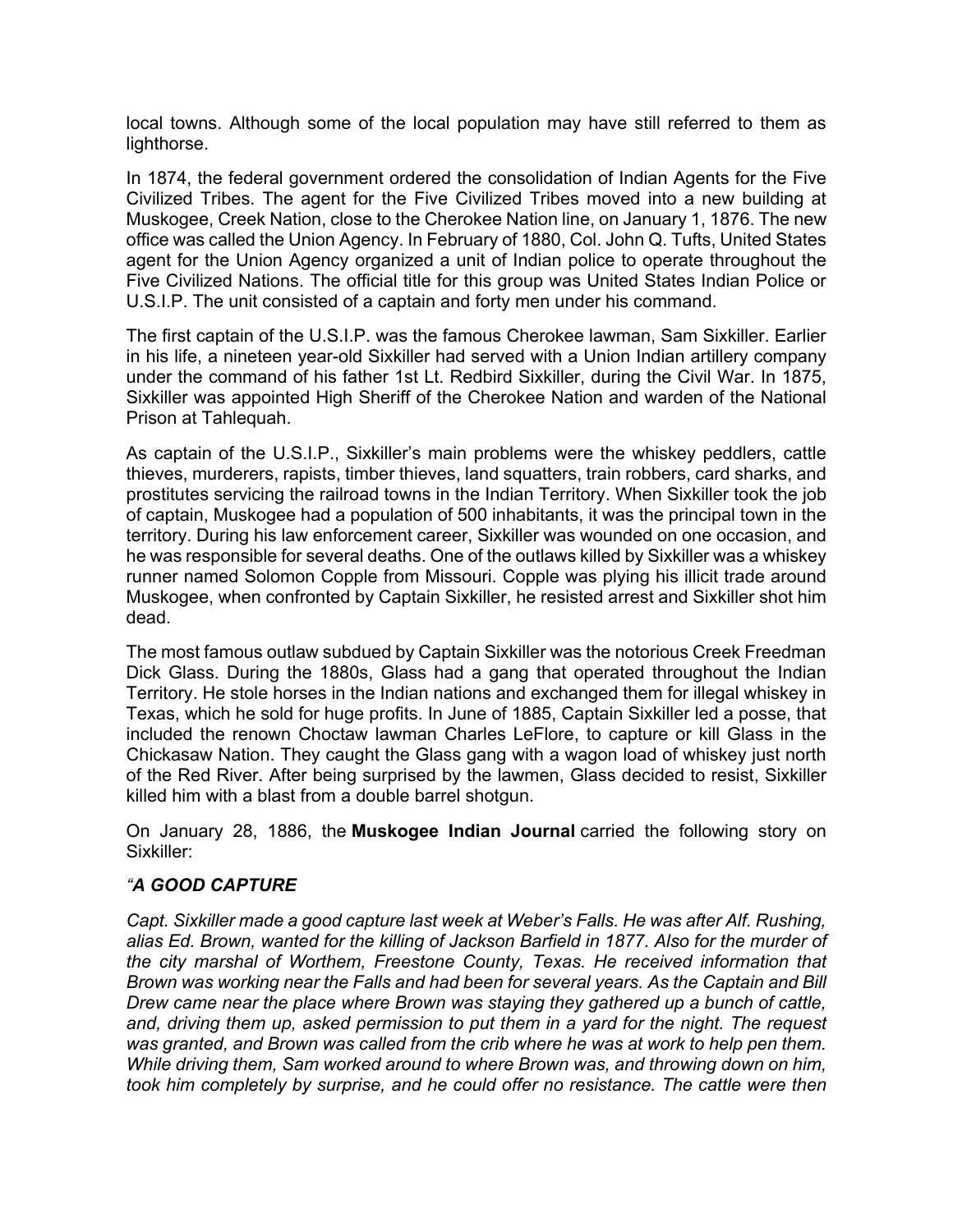#### *turned loose. Brown denies he is the man wanted by the officers, but they are certain they have the right party, and he is being held here awaiting the Texas officers."*

It is important to note that Sam Sixkiller besides being captain of the U.S.I.P. headquartered in Muskogee, he was also a deputy U.S. marshal and a special agent for the Missouri Pacific Railroad. Sixkiller had a tough job in policing the streets of Muskogee, one of the most dangerous towns in the "Old West." There were more lawmen killed in a fifty mile radius of Muskogee than anywhere in the United States during the frontier era.

On Christmas Eve, 1886, Sixkiller was off duty and unarmed. Feeling under the weather, he made a trip downtown Muskogee to pick up some medicine. He was met by two dastardly malcontents bent on mayhem; Dick Vann and Alf Cunningham. Vann was a Cherokee Freedman with quite a reputation. Sixkiller was stepping up on the platform on the north side of the Patterson Mercantile Store. Vann and Cunningham, with a shotgun and pistol, fired on Sixkiller without notice; supposedly they had a grudge for a previous run-in they had with the lawman. Sixkiller fell to the ground mortally wounded, and Vann and Cunningham made good their escape on fast ponies.

After the death of Captain Sixkiller, the United States legislature passed a bill, signed by the President, which made assault on an Indian policeman a federal crime. The document signed March 2, 1887, stated: "…any Indians committing against the person of any Indian policeman appointed under the laws of the United States, or any Indian United States deputy Marshal, any of the following crimes, namely murder, manslaughter or assault with intent to kill, within the Indian Territory, shall be subjected to the laws of the United States relating to such crimes and shall be tried by the District Court of the United States." It was a landmark case which increased the stature of Indian police officers in Indian Territory and elsewhere in the United States.

Possibly the most important Cherokee lawman of the Indian Territory was Jackson William Ellis, born in Sweet Town, Cherokee Nation in 1849. He was known as Jack Ellis and was 5/8ths Cherokee. At the age of twenty-one, he stood six feet and four inches. As a teenager, he rode as a posseman for deputy U.S. marshals out of Fort Smith. In 1870, Ellis was appointed Deputy Sheriff of Tahlequah District and also Sheriff of Commissioners Court. In 1872, Ellis was made a deputy warden of the Cherokee National Prison in Tahlequah. In 1876, he left the field of law enforcement to go into the mercantile business. But in 1887, he was given a commission as a deputy U.S. marshal and the same year joined the United States Indian Police under the direction of Captain William Fields, who superceded Sixkiller.

On March 6, 1887, Bud Trainor, a reckless renegade and desperado who was a mixedblood Cherokee, had been drinking heavily in Tahlequah. Trainor with his gang had rode up and down Muskogee Avenue, the main street, shooting their guns and causing the store owners to close up early. Jackson Ellis had been in the area squirrel hunting and came into town during the turmoil.

Ellis gave Trainor an order to cease and desist. Trainor responded by telling Ellis to get his gun and deposited his horse at Wilson's livery stable. Ellis and Trainor met in the middle of Muskogee Avenue "Hollywood Style." Trainor drew first and both parties got off three shots. One of Ellis' pistol shots struck Trainor in the center of the mouth and the bullet lodged in the rear of the throat. Bystanders had to turn Trainor over on his stomach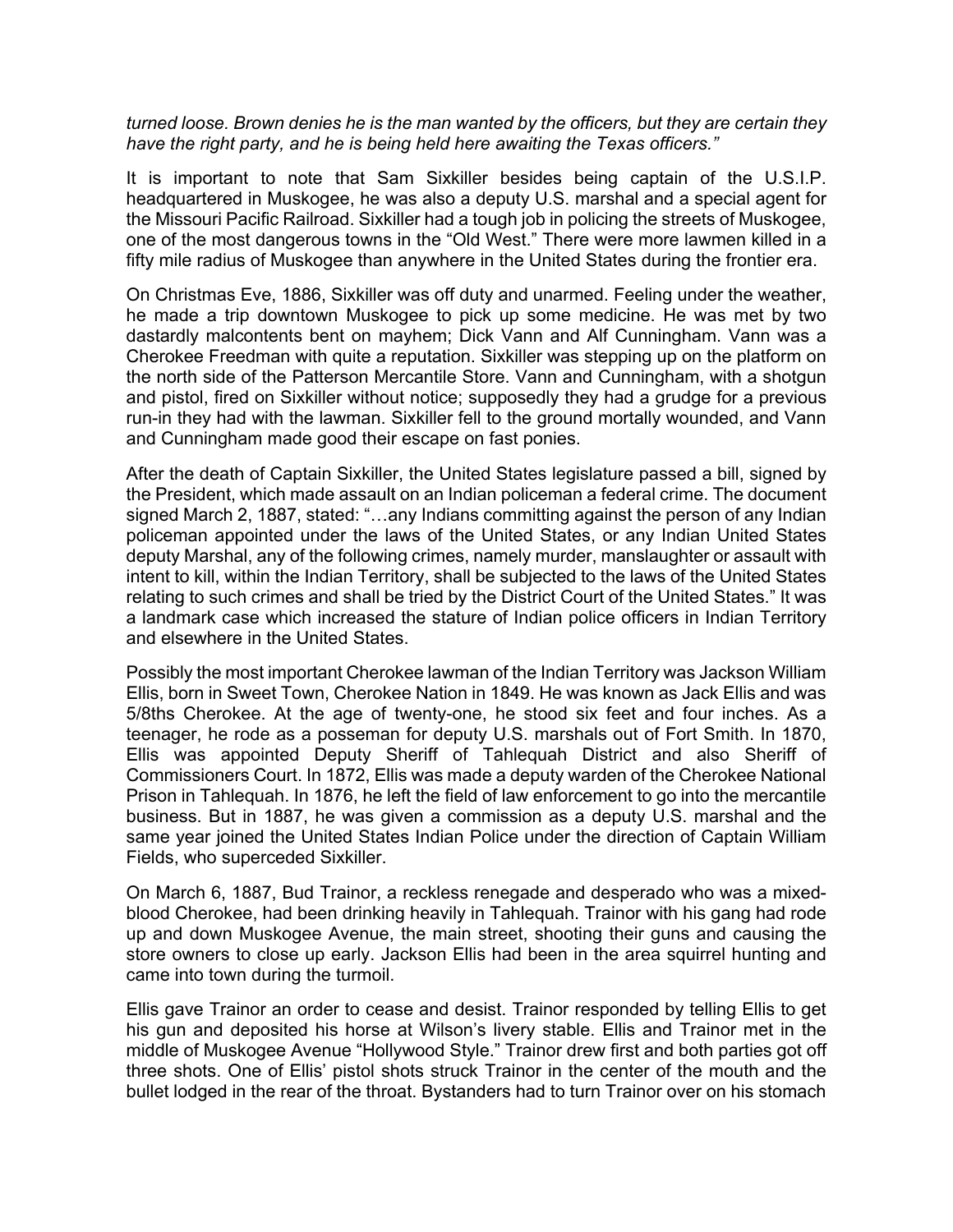so he wouldn't drown in his own blood. He was heard to exclaim, "Oh, yes. God damn, he shot at my teeth that time." Ellis would have killed him if his pistol hadn't been loaded with squirrel shot known as bulldog cartridges. This occurred just six weeks after Ellis resumed his career as a lawman. Trainor lived to be later killed by shotgun toting black cowboys in the Cherokee Nation near Nowata on January 9, 1896. It was later learned that Trainor had killed Deputy U.S. Marshal Dan Maples, a lawman Cherokee Ned Christy was accused of killing.

Jackson Ellis moved to Fort Gibson, Cherokee Nation in 1887 and was stationed there as the deputy U.S. marshal for the town and near vicinity. While serving this post, Ellis killed the outlaw Dick Vann while trying to arrest the fugitive. Vann was wanted for the murder of Captain Sam Sixkiller. Later, Ellis was sent by the United States Indian Police to Atoka in the Choctaw Nation.

While stationed at Atoka, Ellis shot and arrested Daniel Fields, an escaped convict. Soon afterwards he shot and killed Harry Finn, an outlaw who had killed his father in Missouri and was involved in peddling illegal whiskey in the Choctaw Nation. This was followed by the shooting and capture of Charlie Carter, an outlaw and murderer whom Ellis had hunted. Next, Jackson Ellis shot and captured two men named Watson and Whitrock, both whiskey peddlers and notorious outlaws.

Ellis was given a commission as a special agent for the Missouri and Pacific Railroad in the late 1880s when that road was building through the Indian Territory. In 1890, Ellis went into partnership with D.J. Folsom to practice law in Atoka. This did not last long because he was appointed a deputy U.S. marshal for the second division court at South McAlester in the Choctaw Nation. In the 1890s, Ellis was made captain of the United States Indian Police at Muskogee after the tenure of Choctaw Charles LeFlore. Ellis maintained his home at South McAlester and held the position of captain up until near statehood when he was replaced by another Cherokee, and last captain of the U.S.I.P., John C. West.

Captain Jackson Ellis was known to be quiet and dignified in his daily discourse, but he was also known for his practical jokes. The following story gives an example of his lighter side. Captain Ellis had been given the duty of escorting the trains that carried the Indians payments. These trains originated at Paris, Texas and Captain Ellis met them at Wister Junction.

While waiting at the Wister depot for the northbound Frisco payment train, a southbound excursion train pulled into the depot. The train was full of tourist from back East. Captain Ellis struck a conversation with a young couple from Vermont. They were eager to learn about the Indians of the "Wild West." Ellis informed them that he was a Cherokee Indian, the bride screamed, the young man grabbed his own lock of hair and stepped back a few paces. Jackson Ellis exclaimed, "Oh Shucks, needn't be scared of me; I ain't savage any more; about the worse thing I do now is to eat a little dog occasionally; ever eat any dog? They keep it at the lunch stand over there. Wait, I'll get you a piece." As Captain Ellis walked away the young bride fainted and collapsed to the ground.

Ellis spent his last years in Marble City, Sequoyah County, where he was given a pistol by Cherokee lawman John C. West that belonged to the female outlaw, Belle Starr.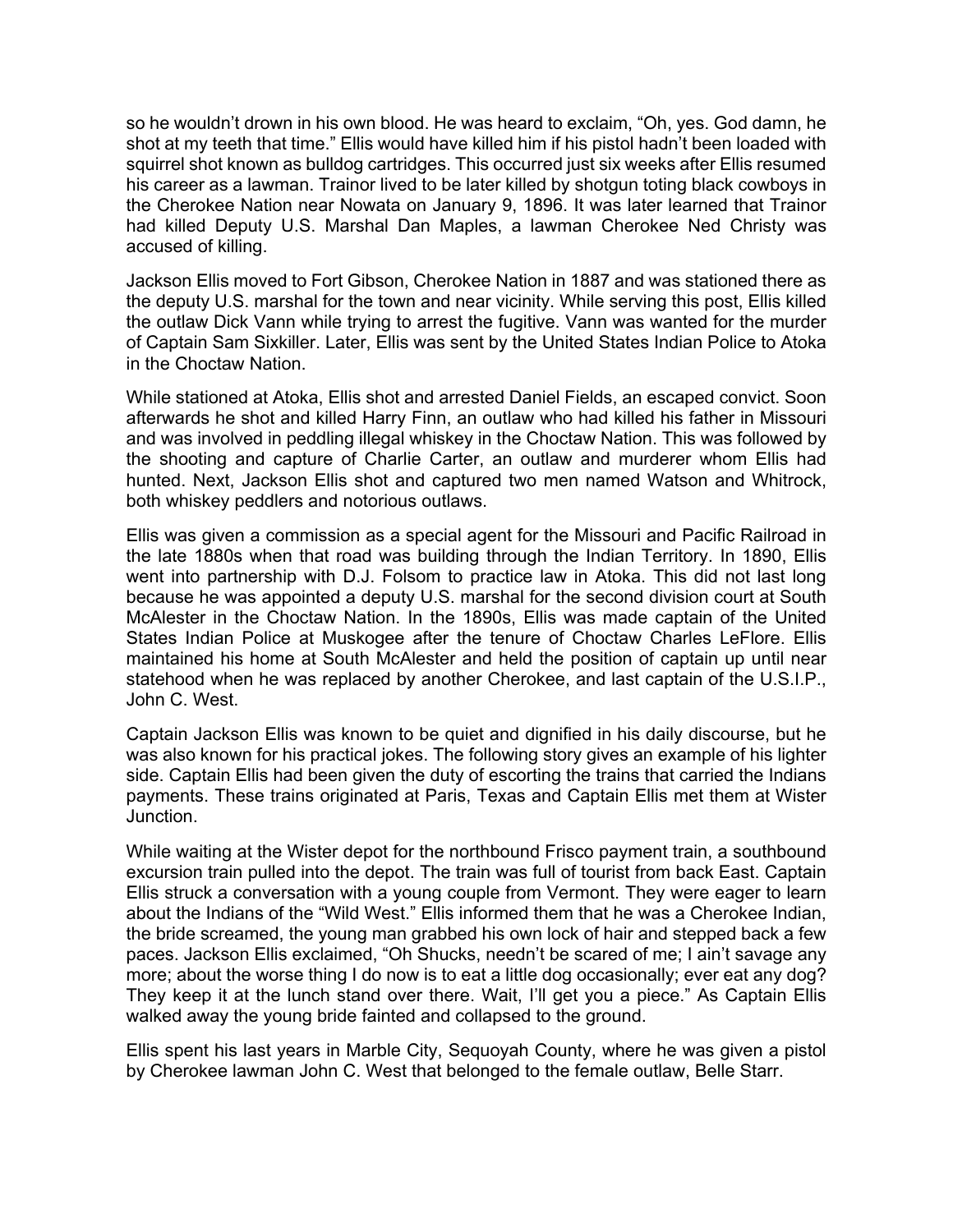The most colorful and legendary of all Cherokee lawmen was Ezekiel Proctor. Son of a white man named William Proctor and a Cherokee woman named Dicey Downing. He was born July 4, 1831, in the Cherokee Nation located in the state of Georgia, seven years later his family was forced to leave their homeland. Once relocated, the Proctor lands were in the Going Snake District of the Cherokee Nation. The district received its name from a full-blood Cherokee chief who was an eloquent speaker of the old Indian tradition.

When the Civil War broke out, most of the Cherokees were sympathizers with the South since many of the wealthy mix-bloods were African slave owners. Proctor on July 7, 1862, enlisted in Company L, Third Regiment of the Union Indian Home Guard Regiment. It has been speculated that Proctor didn't agree with the institution of slavery that existed in the South and Indian Territory. Proctor also joined the Keetoowa Society, a religious order of Cherokee Indians, during the war these Indians were known as Pins and were abolitionist and fierce guerilla fighters, who believed in traditional Cherokee customs. During the war Proctor was wounded in battle on the Arkansas border but quickly recovered.

After the war ended, Proctor was elected Sheriff of the Going Snake District in 1867. He was later a Cherokee delegate to the General Council of Indian Territory held in Okmulgee, Creek Nation, on September 29, 1870.

Proctor later became the involved in a family dispute that created the most deadly shootout in the history of the Old West. In early 1872, Proctor became enraged when he found out that his sister's husband, James Kesterson, a white man, had abandoned his wife and two small children without any food for several days. Proctor decided to kill Kesterson, he located his target at the Beck Mill near present day Flint, Oklahoma on February 13. Kesterson was there courting Polly Beck Hilderbrand. In attempting to shoot Kesterson, Polly stepped between the men and took a bullet and expired, Kesterson was wounded and escaped.

Due to Polly being a citizen of the Cherokee Nation a trial was set up for the Cherokee courts the Beck family wanted a federal assault charge due to Kesterson being a white man. The Cherokee trial was set for April 15, 1872 at the Whitmire schoolhouse near present day Christie, Oklahoma. The site was moved from the Going Snake courthouse near present day Westville, Oklahoma for security reasons.

Deputy U.S. Marshals Joe G. Peavy and Jacob G. Owens with a large posse were assigned to go the Cherokee trial and serve arrest warrants on Proctor and others at the event if Proctor was found innocent. Members of the federal posse included members of the Beck and Kesterson. White Sut Beck approached the front door of the school house with his shotgun in hand and told the guards to step aside. Beck and others burst into the school house with guns drawn and Beck pointed his shotgun at Proctor. Proctor's brother, Johnson, grabbed the barrel of the gun and took a shot in the chest which killed him on the spot. Bedlam then ensued with gunshots coming from all quarters in and around the school house. Proctor's attorney, Mose Alberty was also killed in the fusillade. The majority of those killed in the gunfight were with the federal posse and Beck family. The total dead came to eleven with many on both sides of the conflict wounded including Zeke Proctor.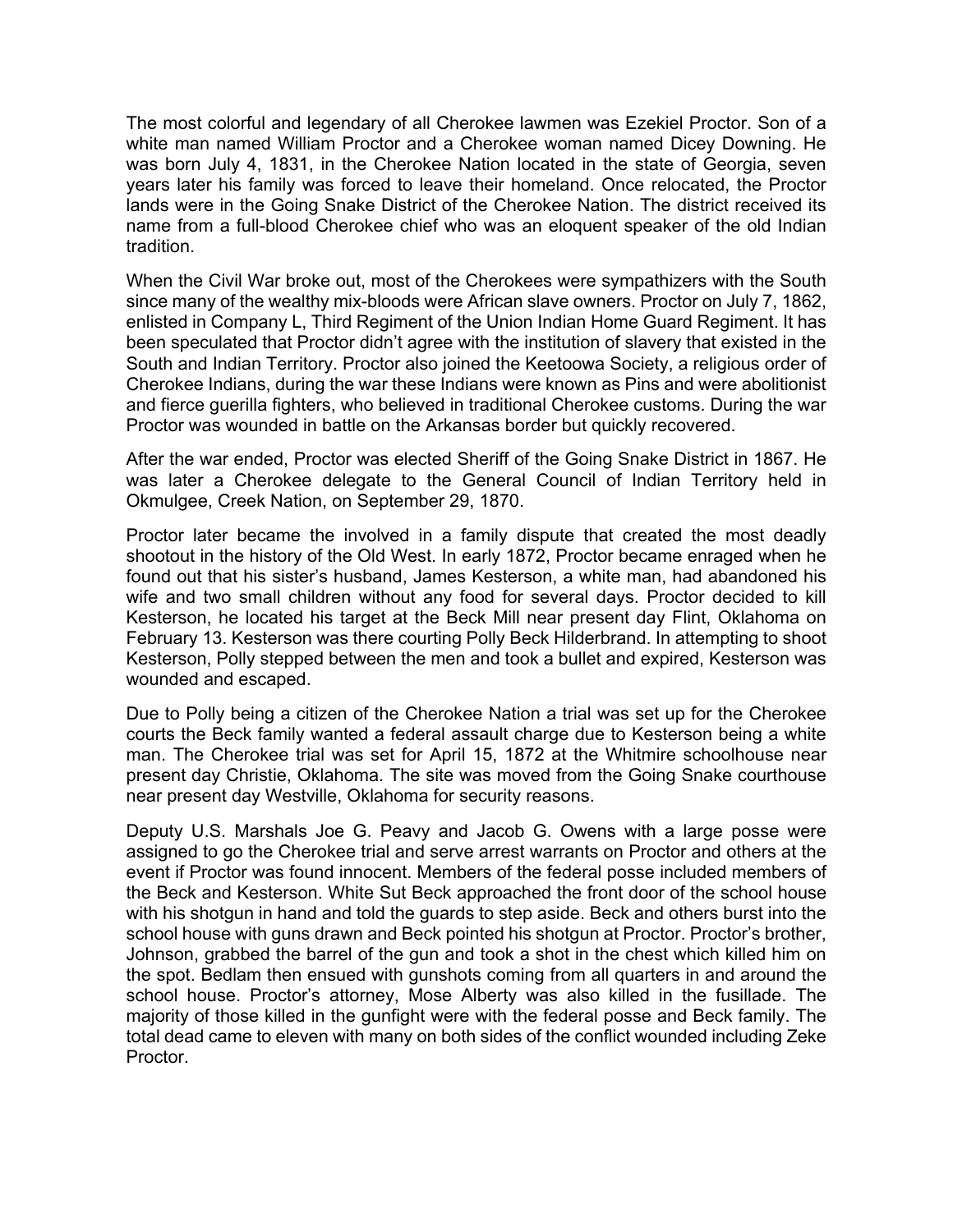After much negotiating between the Cherokee government and the United States government, the federal court refused to prosecute Proctor due to the 1866 Treaty between the Cherokee Nation and the United States. It was ordered that Proctor be arrested and brought before the court where a "treaty" was made with Proctor that he would be released if he agreed to become a law abiding citizen. Thus, Ezekiel Proctor had the distinction of being the only individual with which the U.S. government made a treaty.

Proctor was elected Senator of the Going Snake District in 1877. In 1891, Proctor received a commission from the Fort Smith, Arkansas, federal court as a commissioned deputy U.S. marshal. On May 4, 1894, Proctor was appointed Sheriff of the Going Snake District. The Fort Smith federal court renewed Proctor's commission as a deputy U.S. marshal on February 12, 1895. Proctor, due to his knowledge of the territory and many of its hideouts gave invaluable service to the federal court in locating outlaws and criminals in the Cherokee Nation. Many folktales and stories of Proctor's escapades persist in the culture of the Cherokee hills. Some people have insisted he killed over twenty-five men but this has never been proven or documented. But a more colorful individual than lawman Ezekiel Proctor never existed in the Cherokee Nation.

One of the most noted lawmen of the Cherokee Nation was Zeke Proctor's nephew Zeke Parris. Parris was characterized as a full blood Cherokee. For eighteen years Parris held a commission as a deputy U.S. marshal, he was also the Sheriff for the Tahlequah District. Parris was the official hangman for the Cherokee Nation Prison at Tahlequah for many years. Out of the fourteen men who were executed in the Cherokee Nation, Parris executed eleven. Zeke's wife was Susie Procter Parris, they lived in the old "Sander's House" on Muskogee Street in Tahlequah.

One of the worst characters that Parris ever had to deal with was Bald Christie, a brother of well known Ned Christie. Bald Christie was a worst character than Ned, and for a long time defied the Cherokee authorities, roaming over the same ground that later served the Wycliff gang. He was captured by a Zeke Parris and a nine man posse after he was corned in a gorge and was forced to surrender. Christie was sentenced to hang but died in jail of a heart attack before time for his execution.

Thomas Bearpaw was a Cherokee outlaw that gave Parris a great deal of trouble. He was credited with killing eleven men. Parris tracked Bearpaw for 31 consecutive days and nights and chased him all over the Flint, Tahlequah and Goingsnake Districts before he was captured. Bearpaw was later convicted for his crimes and executed in Tahlequah by Parris.

In a newspaper interview in October of 1906, Parris stated the worst experience he had was the execution of two young Cherokee boys. Their mother had traveled by foot over 100 miles to see Chief Mays and plead for their pardon. The Chief was deaf to all entreaties and the mother saw the two boys drop from the scaffold. Parris said her shrieks were the most heart-rending cries that he ever heard. At that time he also said that the only person still living who had witnessed his uncle's shootout at the schoolhouse in the Goingsnake District was Eugene Bracken of Muskogee. Parris also said he was glad that he had lived to see the day when civilization had supplanted the bloody says of early Cherokee history in the West. He died in the Masonic Home in Guthrie, Oklahoma in 1917, he was later buried in Tahlequah in 1937.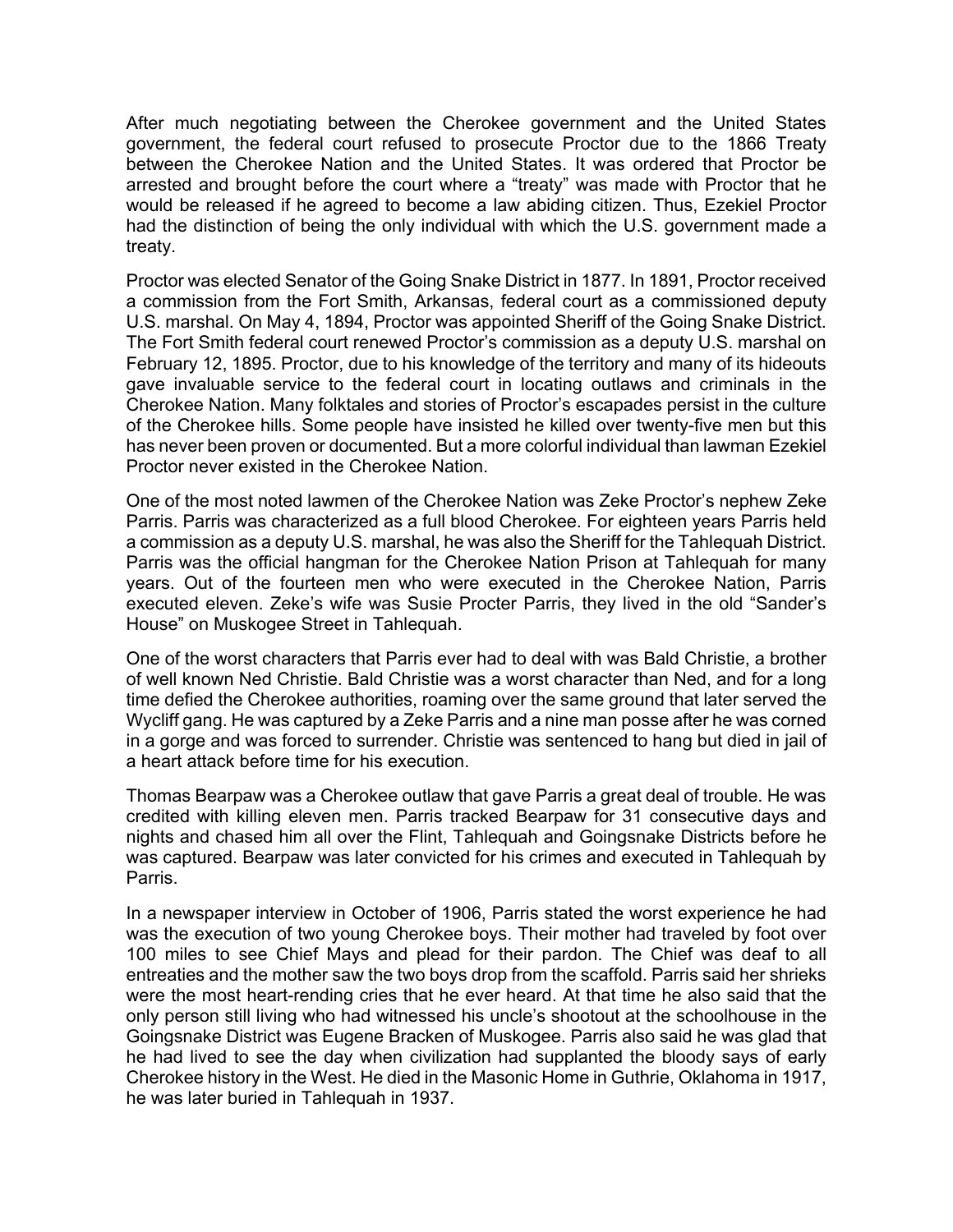Cherokee lawmen killed in the line of duty during the frontier era include the following:

**John R. Boston**, United States Indian Police, July 20, 1881. Boston, a full blood Cherokee, began tracking a gang of seven horse thieves in July of 1881 from McAlester, Choctaw Nation. He caught with them on July 20 in the Chickasaw Nation, 20 miles northwest of Denison, Texas. Boston arrested two of the outlaws with fourteen horses and started back with his prisoners. He was soon overtaken by the other five gang members and was killed in the ensuing gunfight.

**John M. Brown**, Lieutenant, Cherokee Lighthorse Police, December 28, 1845. Brown was killed by Charles Smith an accomplice of Bean Starr. Bean Starr had been killed by Brown a year earlier in a gunfight after getting caught with a herd of stolen horses, he was the brother to Tom Starr. Smith was killed later by an Indian posse in January of 1846. Brown may have been the first peace officer killed in the Indian Territory.

**John T. Davis**, Deputy United State Marshal, August 1, 1895. Davis a Cherokee Indian received commissions as a deputy U.S. marshal on June 12, 1893 and July 1, 1895. Davis received a warrant for black outlaw Sam Butler. He located Butler at his mother's home five miles southeast of Claremore on the Verdigris River. As Davis approached Butler lying under an apple tree, Butler drew his gun and shot Davis in the chest. Davis fell off his horse but managed to shoot Butler, killing him instantly, Davis died about an hour later.

**Jess Elliott**, Deputy Sheriff, Cooweescoowee District, November 3, 1892. Elliott was serving legal papers in Catoosa when he got in a fight in a pool hall with Bob Talton. After the fight Talton ambushed Elliott and cut his throat. Talton was convicted of the crime and executed in Tahlequah on July 31, 1896.

**William Fields**, Captain, United States Indian Police, April 10, 1887. Fields was a fullblooded Cherokee Indian, he was chosen as the replacement for Captain Sam Sixkiller, U.S.I.P. He also held the positions of city marshal for Tahlequah and commissioned a deputy U.S. marshal. Fields was killed in a gunfight while trying to arrest a train robber named James Cunnius near Eufaula, Creek Nation. Cunnius was captured by Fields black posseman Crowder Nix after being wounded in both legs.

**John Fulsom**, City Marshal, Nowata, November 13, 1897. Fulsom was unique in that he was a Choctaw Indian hired by the Cherokee Corporation of Nowata. The town also had a government for the white population termed the Arkansas Corporation. The white government hired a gunfighter named George Goodell. After arresting and killing an Indian who supposedly tried to escape, Goodell was confronted by Fulsom. Goodell preceded to also shoot and kill Fulsom. Goodell was convicted and sentenced to federal prison but was pardoned by President Theodore Roosevelt in 1902.

**Charles Hicks**, Sheriff, Cooweescoowee District, December 12, 1870. Hicks, was assassinated by John and Calvin Coker, father and son, when they invaded Hicks home and killed him with double-barrel shotguns after a personal feud. John Coker died several years later in Arkansas. Calvin returned, gave himself up to Cherokee authorities. He was tried and acquitted for the Hicks murder. Calvin later killed Cherokee Chief Charles Journeycake but was acquitted of that murder in the Cherokee courts. On September 4, 1876, Calvin Coker was shot and killed by an unknown assailant in a saloon in Coffeyville, Kansas.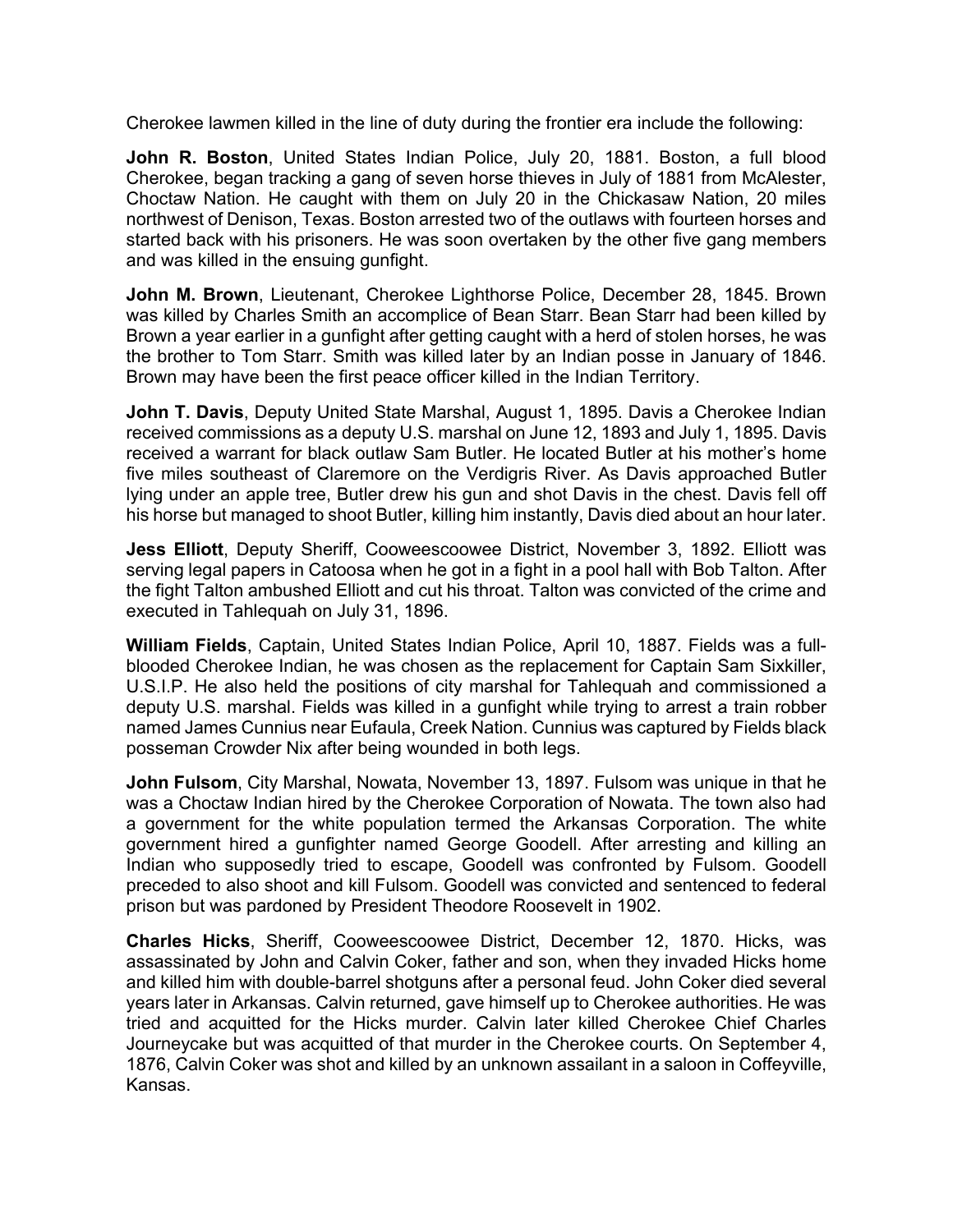**Sequoyah Houston**, Deputy Sheriff, Tahlequah District, June 17, 1894. Houston was shot and killed by Crawford Goldsby also known as Cherokee Bill. He was the member of a posse organized by Leonard Williams, Sheriff of the Tahlequah District. The posse was led by Deputy Sheriff E.R. Gourd, who attempted to arrest the Bill Cook gang at Fourteen Mile Creek stagecoach station that was located between Tahlequah and Fort Gibson. Goldsby later became the most famous outlaw in the history of the Indian Territory. Jim Cook, Bill's brother was caught and tried in the Cherokee courts Houston killing. He received eight years at the Cherokee National Prison for manslaughter. Jim escaped in 1896, but was recaptured and served the remainder of his sentence.

**Jess W. Mayes**, High Sheriff, Cherokee Nation, May 10, 1889. Mayes also held a commission as a deputy U.S. marshal and was a nephew of Chief Mayes of the Cherokee Nation. After arresting a black fugitive near Bartlesville in the Cooweescoowee District, Mayes had left Tahlequah on his way to Fort Smith when he stopped in Fort Gibson. Mayes allegedly was given a poisoned drink by a man he had arrested in the past. Mayes soon took ill and died two days later without being able to identify the man who gave him the drink.

**James Musgrove**, Sheriff, Cooweescoowee District, June 3, 1895. Musgrove was killed while trying to serve a writ on a Cherokee named Frog Davis, north of Catoosa on Bird Creek, for illegally selling horses and cattle in the Osage Nation. Davis resisted arrest and fired upon Musgrove and his posseman, striking Musgrove in the abdomen. Davis escaped and was later captured near Tulsa the next week, tried, convicted and sentenced to death for the murder. Davis was a nephew of Deputy U.S. Marshal John Davis. Musgrove was a cousin of Will Rogers.

**James Nakedhead**, Deputy U.S. Marshal, February 27, 1895. Nakedhead was killed while a member of posse that was trying to capture train robbers in the Creek Nation near Checotah. Ben Hughes and Sam Baker were captured. Hughes was tried for the murder of Nakedhead but acquitted when Judge Isaac C. Parker ruled the lawmen did not have warrants for the fugitives they were trying to capture, so the men had the right to resist. James Nakedhead was reported to be the first town marshal in Tahlequah. At the time of his death he was living in Muskogee.

**John Poorbear**, City Marshal, Fort Gibson, September 14, 1890. Poorbear was killed while trying to arrest Tom and Jim French, Dave Andrews and John Buchanan, all Cherokees, for public intoxication. Andrews shot Poorbear in the ensuing struggle and he expired. Andrews later convicted and sentenced to hang but was pardoned by Cherokee Chief Mayes.

**Charlie Proctor**, Deputy Sheriff, Tahlequah District, August 10, 1896. Proctor a nephew of Zeke Proctor was killed while trying to break up a fight between two other lawmen, Tahlequah City Marshal Eli Wofford and Tahlequah District Sheriff Leonard Williams. After separating the men who had been fist fighting, someone yelled a slanderous remark and both parties went for their guns with Proctor in the middle of the fray. Proctor and Wofford were killed and Williams was wounded. The incident occurred during the annual convention of the national party of the Cherokee Nation, when much whiskey had been consumed.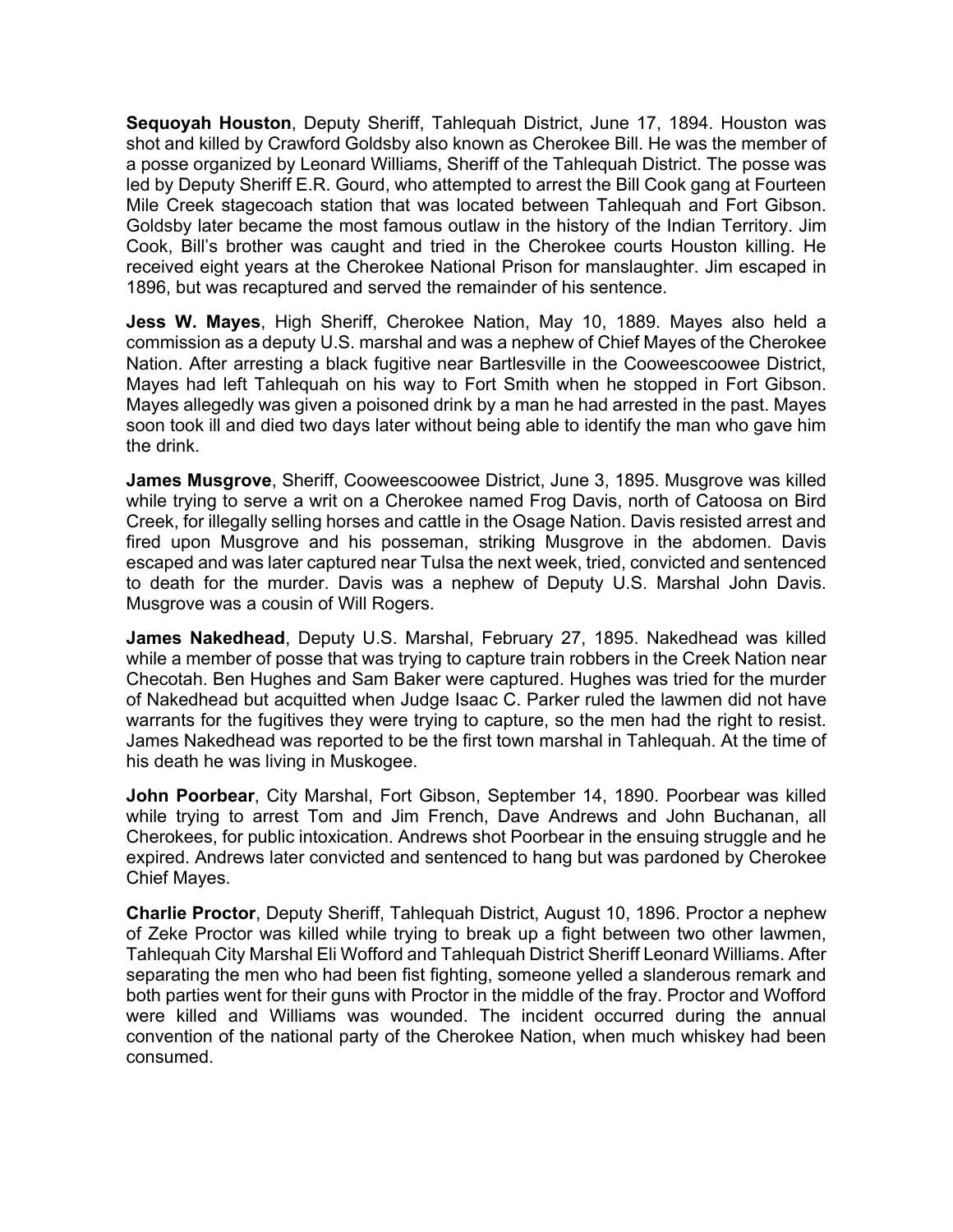**Dave Ridge**, Sheriff, Saline District, September 20, 1897. Ridge was a full-blood Cherokee and had just been elected Sheriff of the Saline District. Store owner Thomas Baggett was shot and killed near the Saline District Courthouse, located about one mile south of the current town of Rose. Ridge witnessed the shooting and confronted Sampson Rogers, who shortly thereafter hit Ridge over the head with a bottle or gun. Ridge died from his head wound later that night. Sampson Rogers was indicted for the murder of Dave Ridge but was freed after witnesses refused to testify against him.

**Ike Rogers**, Deputy U.S. Marshal, April 19, 1897. Rogers was a Cherokee Freedman, a descendant of African slaves in the Cherokee Nation. In my research I have not found any Cherokee Freedmen who became members of the Cherokee Nation Indian police. There were Cherokee Freedmen such as Ike Rogers who did become deputy U.S. marshals or worked as possemen for the deputies in the Cherokee Nation. One Cherokee Freedman, Stick Ross, did set on the Cherokee National Council in the 1890s. Rogers was responsible for the capture of the noted outlaw Cherokee Bill. He received commissions as a deputy U.S. marshal on October 4, 1892; June 1, 1893; and January 10, 1895. Bill's younger brother, Clarence Goldsby had threatened revenge on Rogers and threatened him in person. Rogers made a trip to Goldsby home town, Fort Gibson, to confront Clarence. While stepping off the train, with his back to the platform, Rogers was shot twice in the head and once in the body by Clarence, who then made good his escape and was never captured.

**Jesse Sunday**, Sheriff, Saline District, September 20, 1897. Sunday was a half-brother of Dave Ridge and was just completing his term as Sheriff of the Saline District, which his brother had just assumed. Sunday was guarding prisoners ten miles east of the Saline courthouse when he heard about the death of his brother. In investigating the murder Sunday was shot in the back and killed by a Martin Rowe a confederate of Sampson Rogers. Martin Rowe surrendered a month later to authorities. He was tried and convicted of Sunday's murder. Originally sentenced to death, the sentence was commuted to ten years at prison at Tahlequah by the Cherokee Chief. Three months later, Rowe escaped and went to west Texas. After working a few months as a cowboy, he joined the army, then recruiting for the Spanish-American War. After the war, he came back and settled in Stilwell, Oklahoma, about 50 miles from Saline, until he died in 1960.

**Isaac "Chute" Walkingstick**, Sheriff, Goingsnake District, July 29, 1894. On Saturday, July 29, 1894, Sheriff Walkingstick arrested a full-blood Cherokee for a misdemeanor charge and was in the process of taking him to jail. On the way, an intoxicated full-blood Cherokee named Johnson Corntassel accosted Sheriff Walkingstick. Cornstassel demanded that the sheriff release his prisoner. When Sheriff Walkingstick refused, Corntassel shot the sheriff to death. Corntassel was promptly killed by Sheriff Walkingstick's unnamed deputy.

**Frank West**, United States Indian Police, December 17, 1886. West was a brother of John C. West, the last Captain of the United States Indian Police of the Indian Territory. Frank had shot and wounded Sam Starr while arresting him for robbing the U.S. mail on September 16, 1886. On December 17, 1886, West and Starr ran into each other at a Christmas dance at the Surratt farm on Emachaya Creek near Whitefield in present day Haskell County. Starr approached Frank West, words were exchanged, guns were drawn. Both men were mortally wounded in the gunfight. Sam Starr was the husband of Belle Starr and the son of Tom Starr.